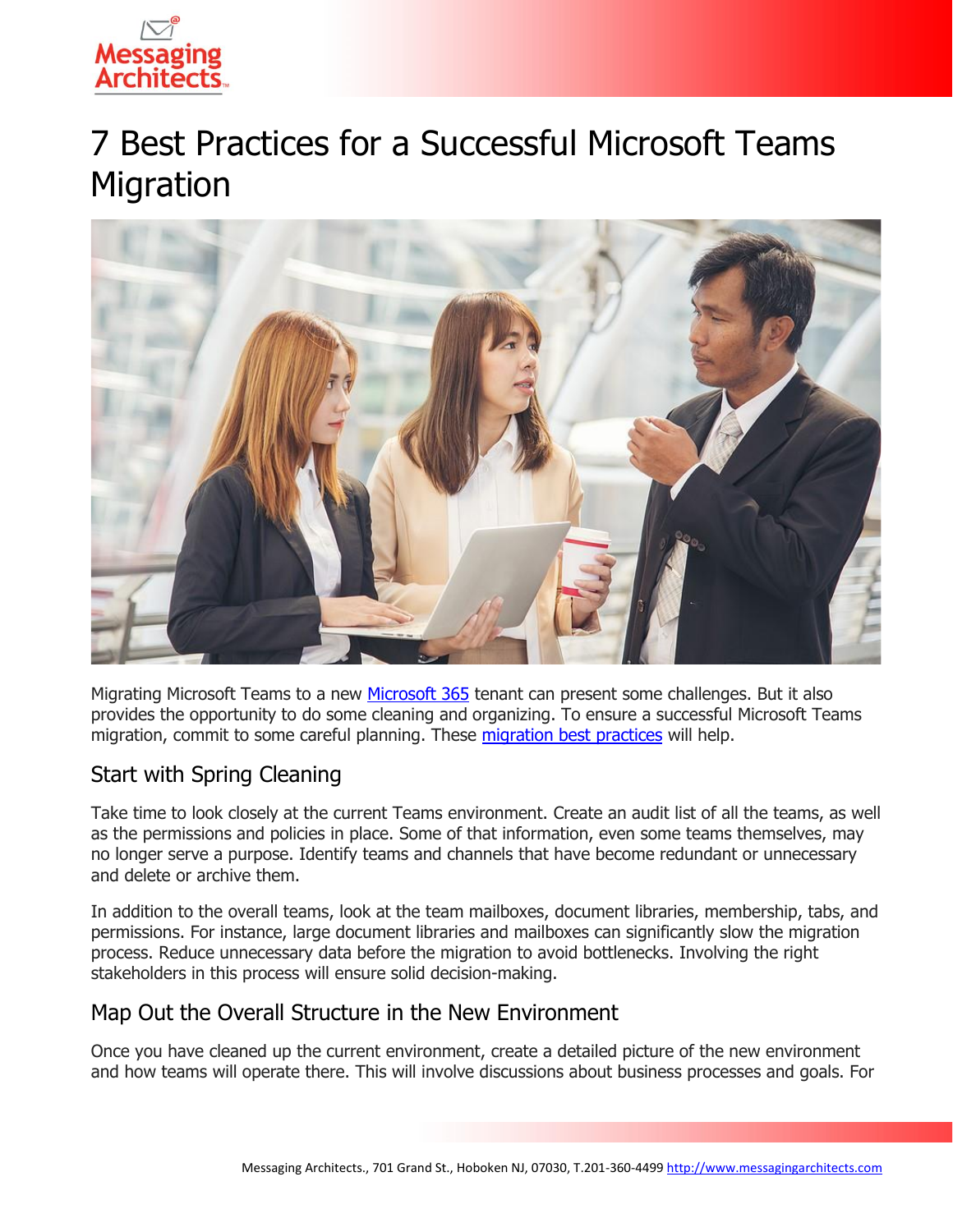

instance, consider merging teams that need to collaborate more fully or adjusting team structures to better support business objectives.

Additionally, as you prepare to migrate to a new environment, identify any possible duplicate names of users or teams. Administrators will find it much easier to resolve duplicates before the migration occurs.



### Define Governance Policies

Carefully defined policies help to avoid sprawl and ensure proper information governance in the new environment. These include naming conventions and expiration policies, policies to determine who can create and manage teams and policies around external sharing and guest access.

For example, naming conventions help to clearly identify the purpose and origin of the team. This reduces the chance that users will create unnecessary duplicates. [Expiration policies,](https://messagingarchitects.com/microsoft-365-groups-tips/) on the other hand, reduce sprawl by removing inactive groups after a designated period.

#### Run a Pilot Migration

To determine how long the migration will take and to identify any potential issues, conduct a pilot migration. Choose a team with an average number of users, channels and data. As you conduct the pilot migration, take careful notes of any issues that arise and the solutions to those issues. Then adjust your overall migration plan accordingly.

## Allow Sufficient Time

The pilot migration should give you a rough sense of how long the migration process will take. However, plan for the unexpected. Allow ample time, preferably over a weekend. Large teams and teams that include big document libraries can take substantial time to migrate. Halt all collaboration activities during the migration to allow for uninterrupted syncing.